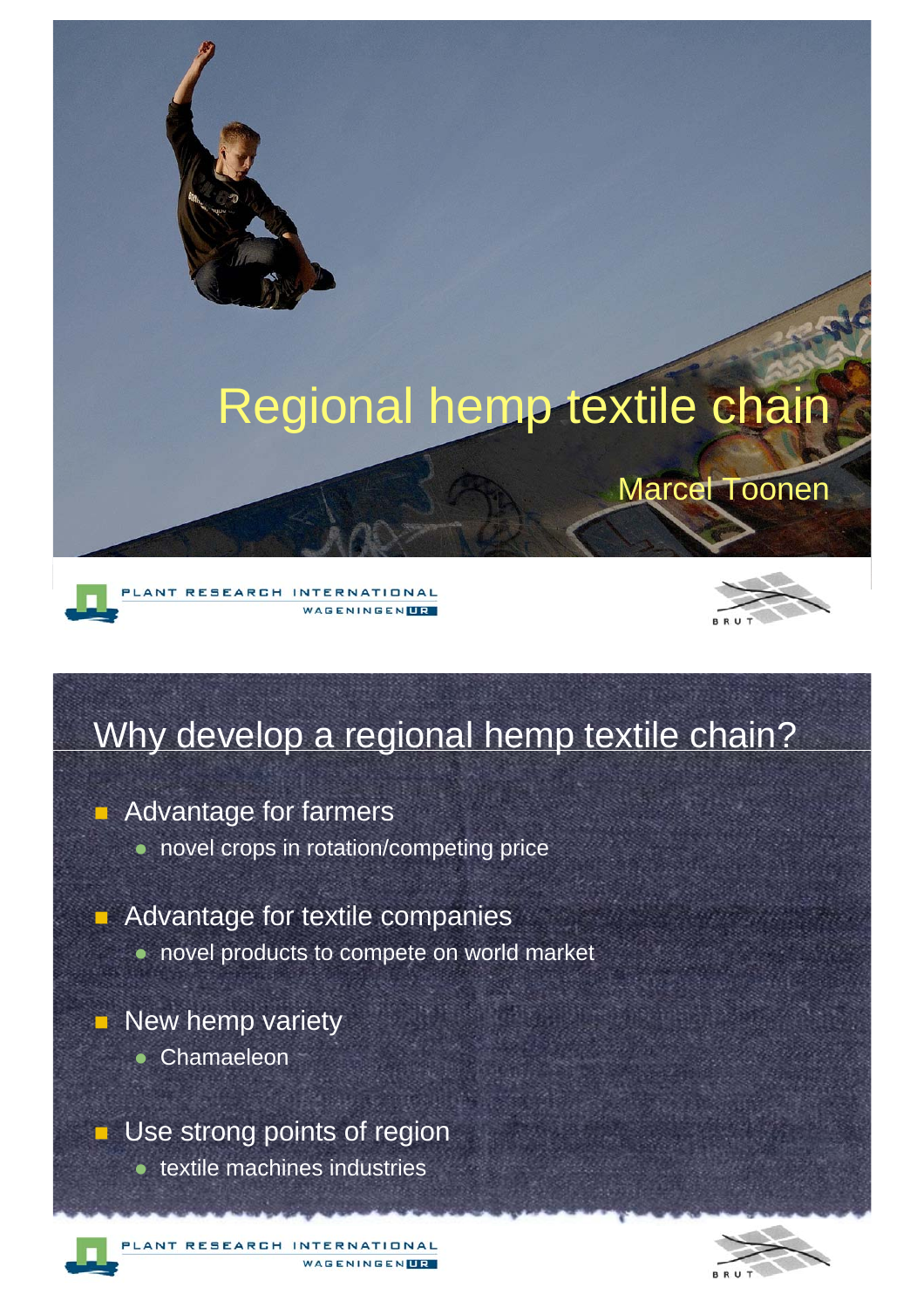





**Enzymatic treatment** 

(Bio)chemical treatment

Steam explosion

**Others** 

PLANT RESEARCH INTERNATIONAL WAGENINGENLR

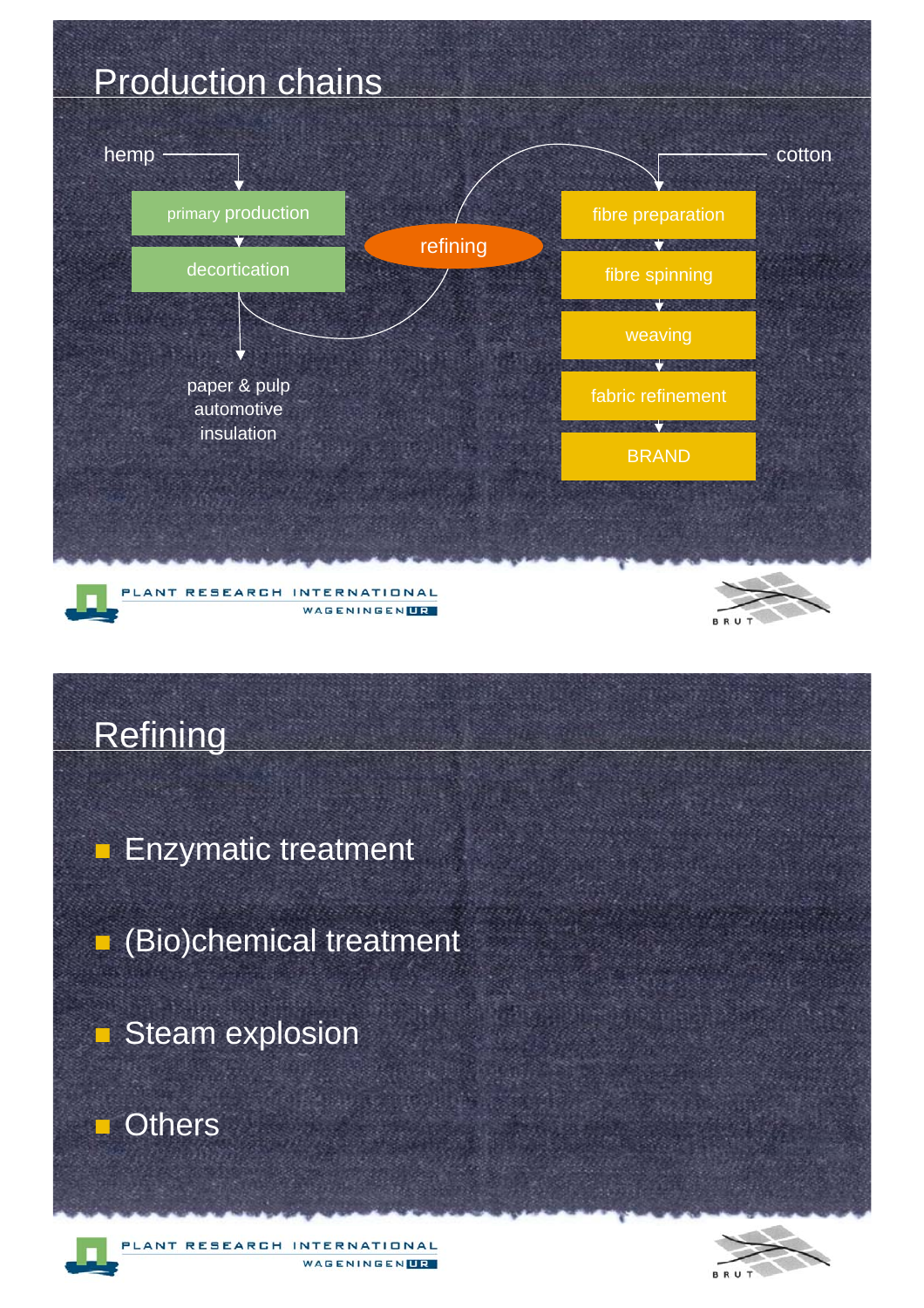

**Big 'Brands' Iarge market volume**  marketing **E** Fibre refining • 2000 tons/year **Cultivation** • 2000 ha/year



LANT RESEARCH INTERNATIONAL **WAGENINGENLIR**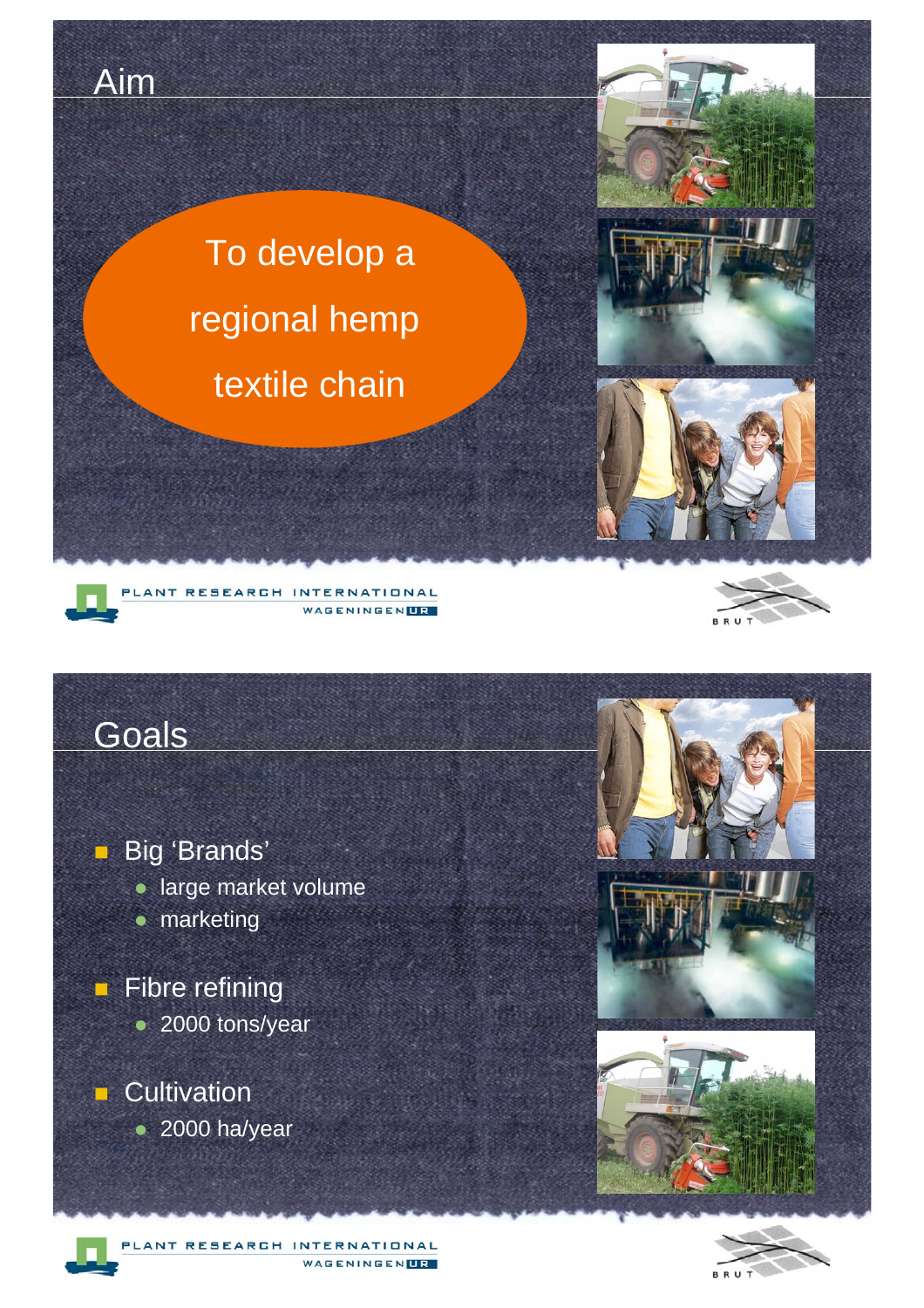### Interreg project: Regional hemp textile chain

#### -Cultivation/processing

- Biologische Productenvereniging Achterhoek
- Haus Riswick Landwirtschaftskammer Nordrhein-**Westfalen**
- Plant Research International
- $B = BAF$
- IAF Reutlingen

#### **Textile**

-

- **Deutsches Textilforschungszentrum Nord-West** (DTNW)
- BOOS Textile Elastics
- **•** Trützschler/Schlafhorst
- **•** Hecking Deoxtexis
- **•** Gardeur

#### Co-financed by Interreg IIIa

#### PLANT RESEARCH INTERNATIONAL WAGENINGENLIR



fibre preparation

decortication

**STEX**

primary production

fabric refinement

**BARBARA** 

BRAND

weaving

**SHOW 7** 

fibre spinning

### Interreg project: Regional hemp textile chain

#### Chain management

**• BRUT** 

-

- **•** Vrisima
- **Stichting Food Valley, Wageningen**
- Universität Duisburg-Essen/FFT-Forschungsförderung und Transfer







LANT RESEARCH INTERNATIONAL WAGENINGENTRY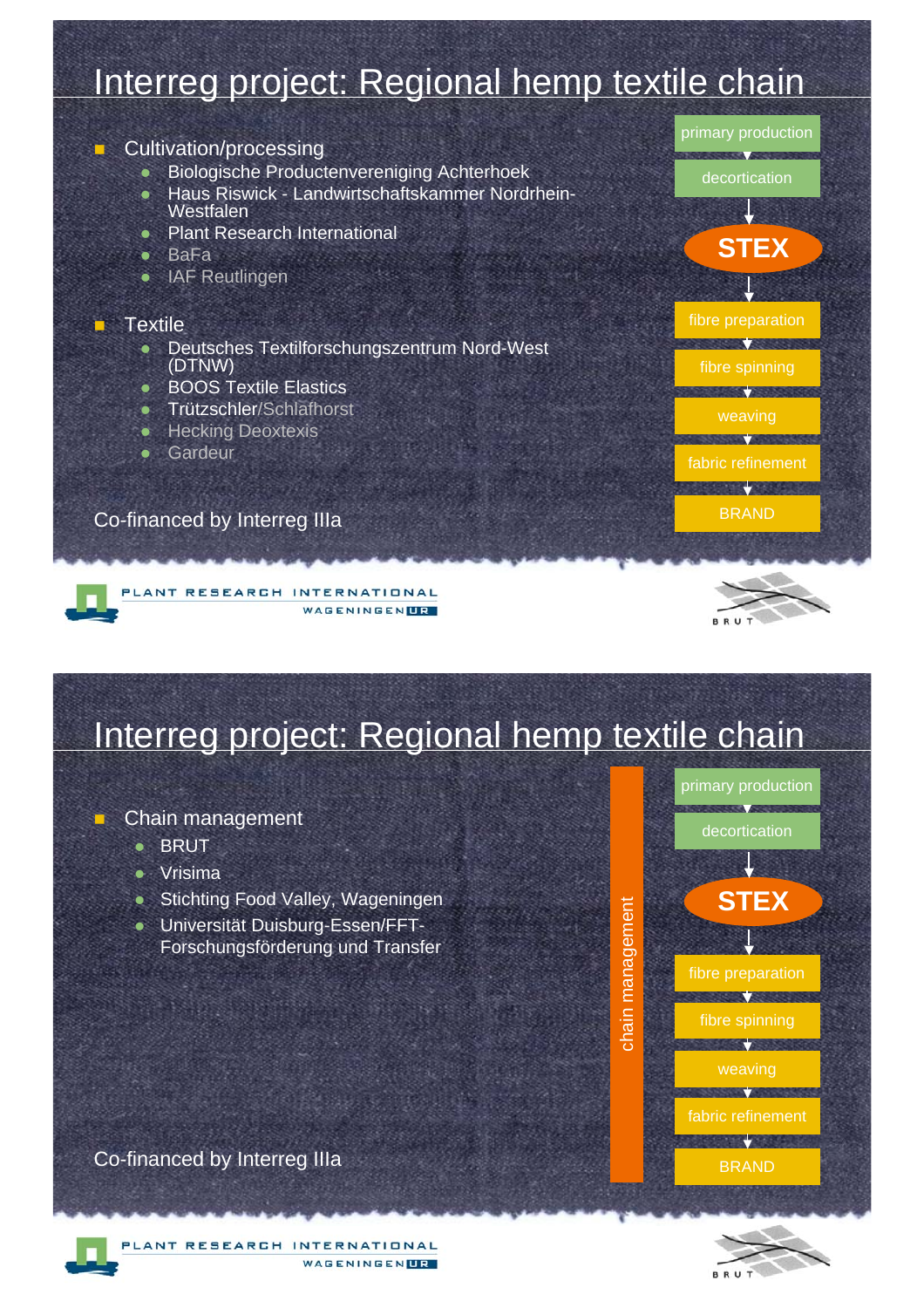



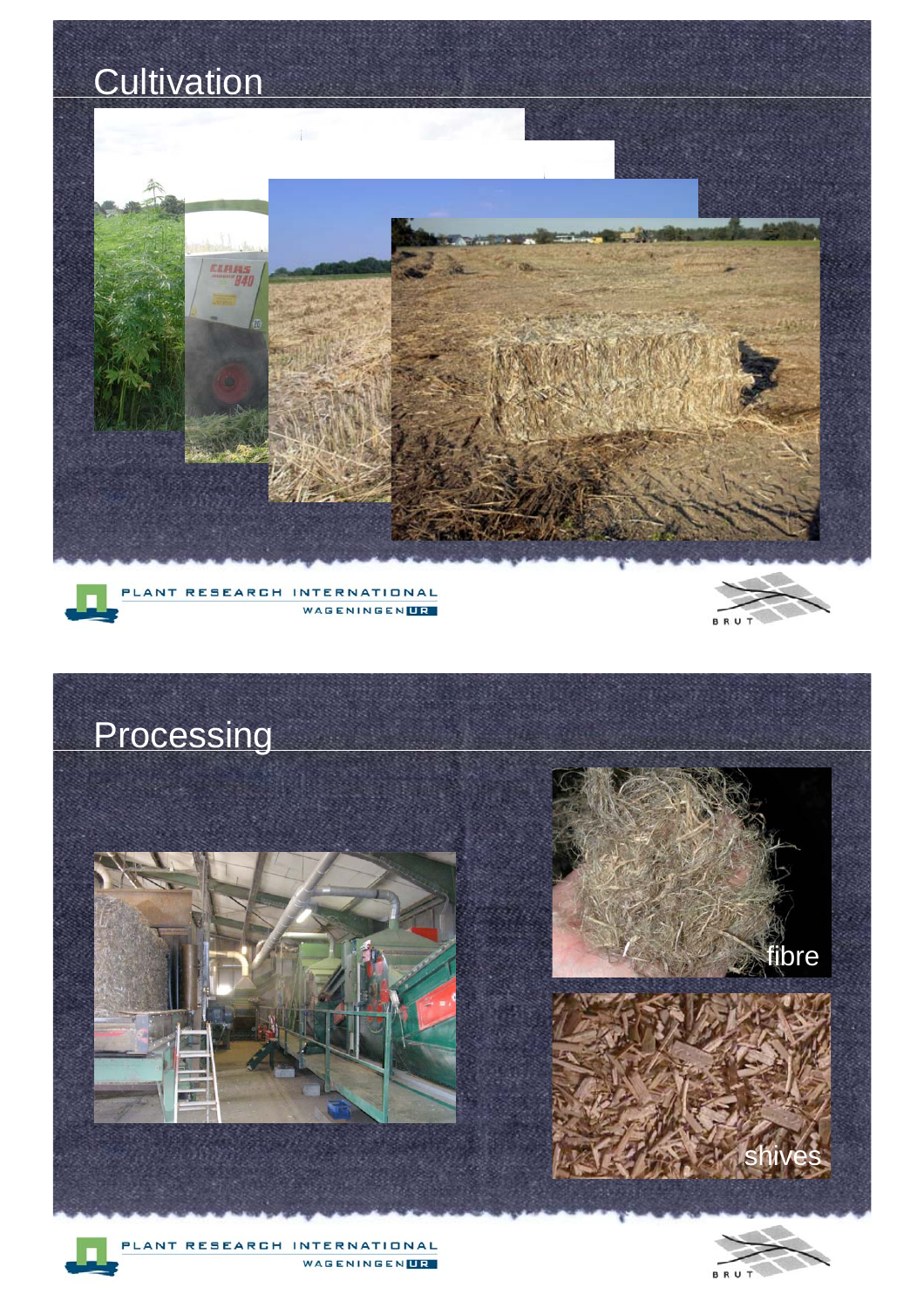### **Steam explosion**



 impregnation  $\bullet$  mild basic conditions

**10' high presure** 

**E** release through cyclone

■ washing & drying





Fibre refining Chamaeleon fibre<br>
Chamaeleon fibre after STEX **Cotton** top quality

WAGENINGENLIR

ANT RESEARCH INTERNATIONAL

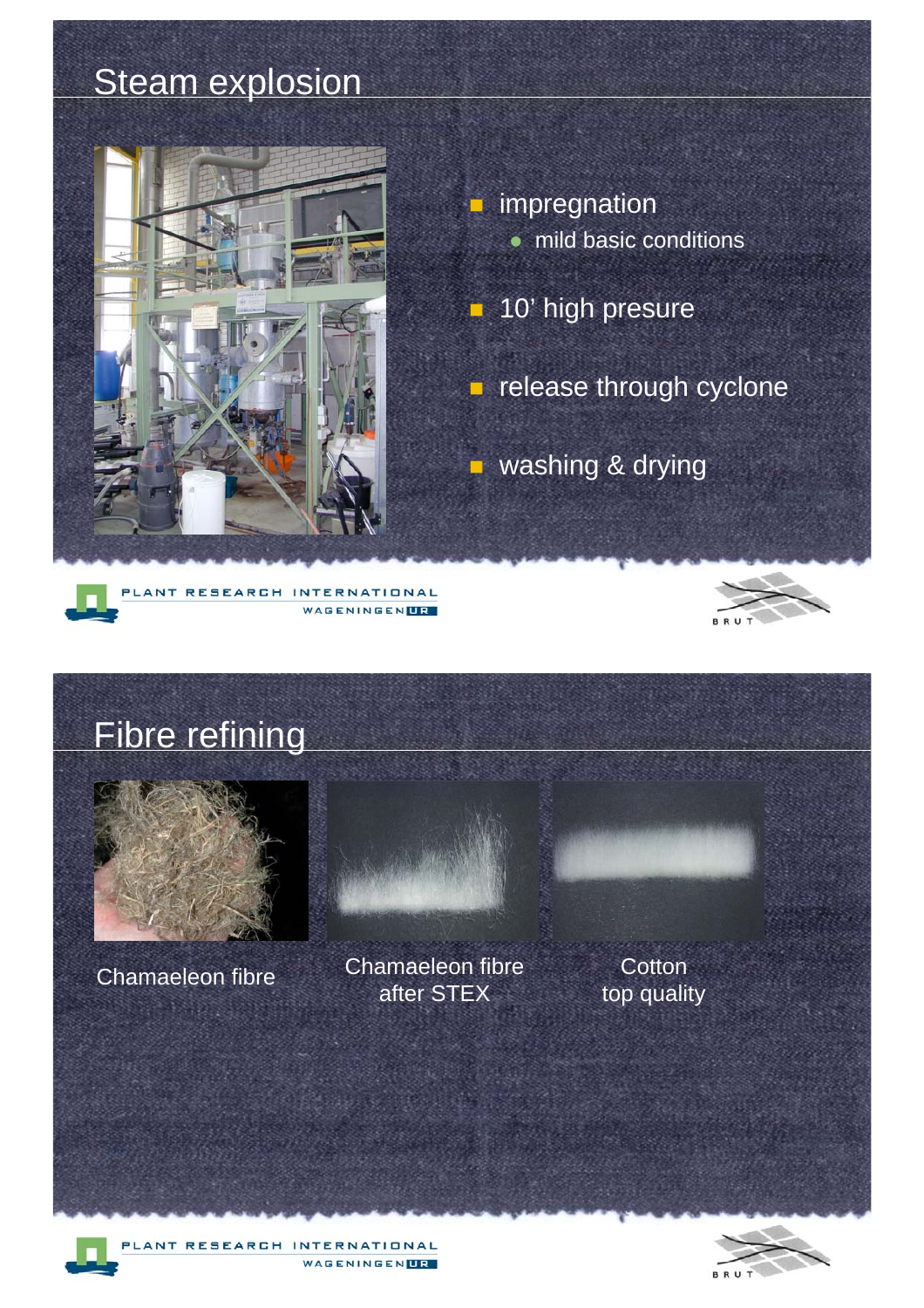### **Spinning**

**Fibre preparation (Trützschler)** • 50% hemp 50% cotton sliver

**Rotor spinning (Schlafhorst)** • 11.8 Nm, 10.2 cN/tex



#### ANT RESEARCH INTERNATIONAL **WAGENINGENLIR**



### **Applications**

**C** Orthopedic textiles (BOOS)

• moisture transport

#### **Denim fabrics (Hecking/Gardeur)**

• novel properties **••** tensile strength (Zugfestigkeit) **i** moisture transport abrasion resistance (Scheuerfestigkeit) bending stiffness (Biegesteifigkeit) rubbing fastness (Reibechtheit)



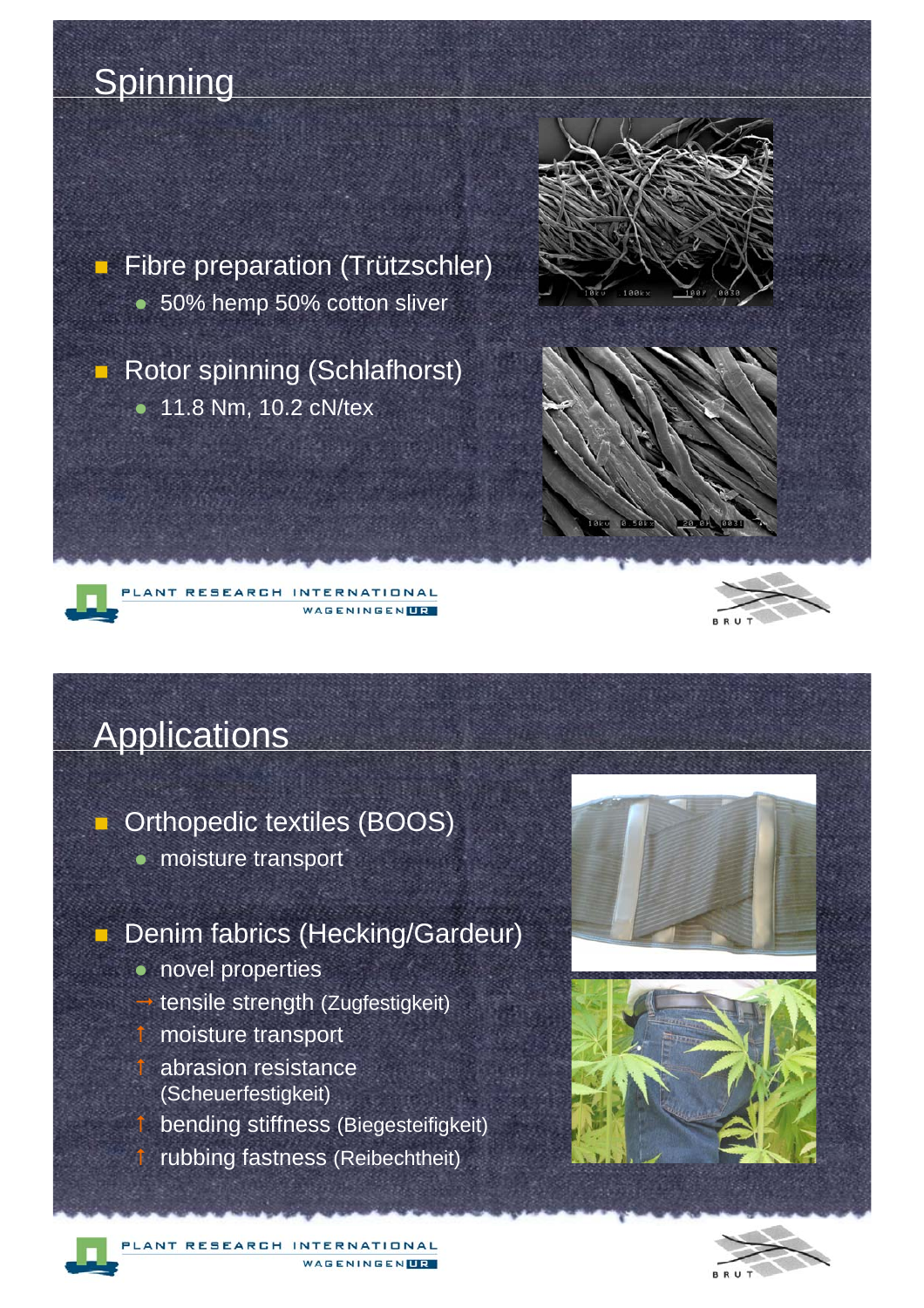### Denim fabric I

|                                           | <b>Rubbing fastness</b> |         | Abrasion<br>resistance |           | Reibechtheit ISO 105-X12 |     |
|-------------------------------------------|-------------------------|---------|------------------------|-----------|--------------------------|-----|
|                                           |                         |         | (destroyed after)      |           |                          |     |
|                                           | dry                     | wet     |                        | <b>BW</b> |                          |     |
| cotton                                    | 3                       | $1 - 2$ | 50 000 rotations       | D         |                          |     |
| 25% hemp<br>(Rheden)                      | $\overline{4}$          | $1 - 2$ | ca. 55000<br>rotations |           |                          | NN  |
| 25% hemp<br>Bedburg-<br>Hau)              | $3-4$                   | $1 - 2$ |                        | <b>NL</b> | trocken                  | naß |
| $(5 = \text{very good} / 1 = \text{bad})$ |                         |         |                        |           |                          |     |







## Demin fabric II

|                                         | Cotton          |                         | Hemp            |                         | Hemp                   |                         |
|-----------------------------------------|-----------------|-------------------------|-----------------|-------------------------|------------------------|-------------------------|
|                                         |                 |                         | (Rheden)        |                         | (Bedburg-Hau)          |                         |
| <b>Drop penetration</b><br>t <b>ime</b> | 44 min          |                         | 6 sec           |                         | 5 sec                  |                         |
|                                         | Warp<br>(Kette) | <b>Weft</b><br>(Schuss) | Warp<br>(Kette) | <b>Weft</b><br>(Schuss) | <b>Warp</b><br>(Kette) | <b>Weft</b><br>(Schuss) |
| Water uptake W <sub>n</sub><br>$[\%]$   | 29.7            | 30.4                    | 31.8            | 38.4                    | 31.6                   | 37.8                    |
| Water retention W,<br>$[\%]$            | 38.2            | 39.4                    | 41.4            | 48.0                    | 40.4                   | 47.3                    |



 $m_0^{\phantom{\dag}}$  = Fibres m<sub>w</sub> = Water content  $m_{tr}$  = Dried fibres



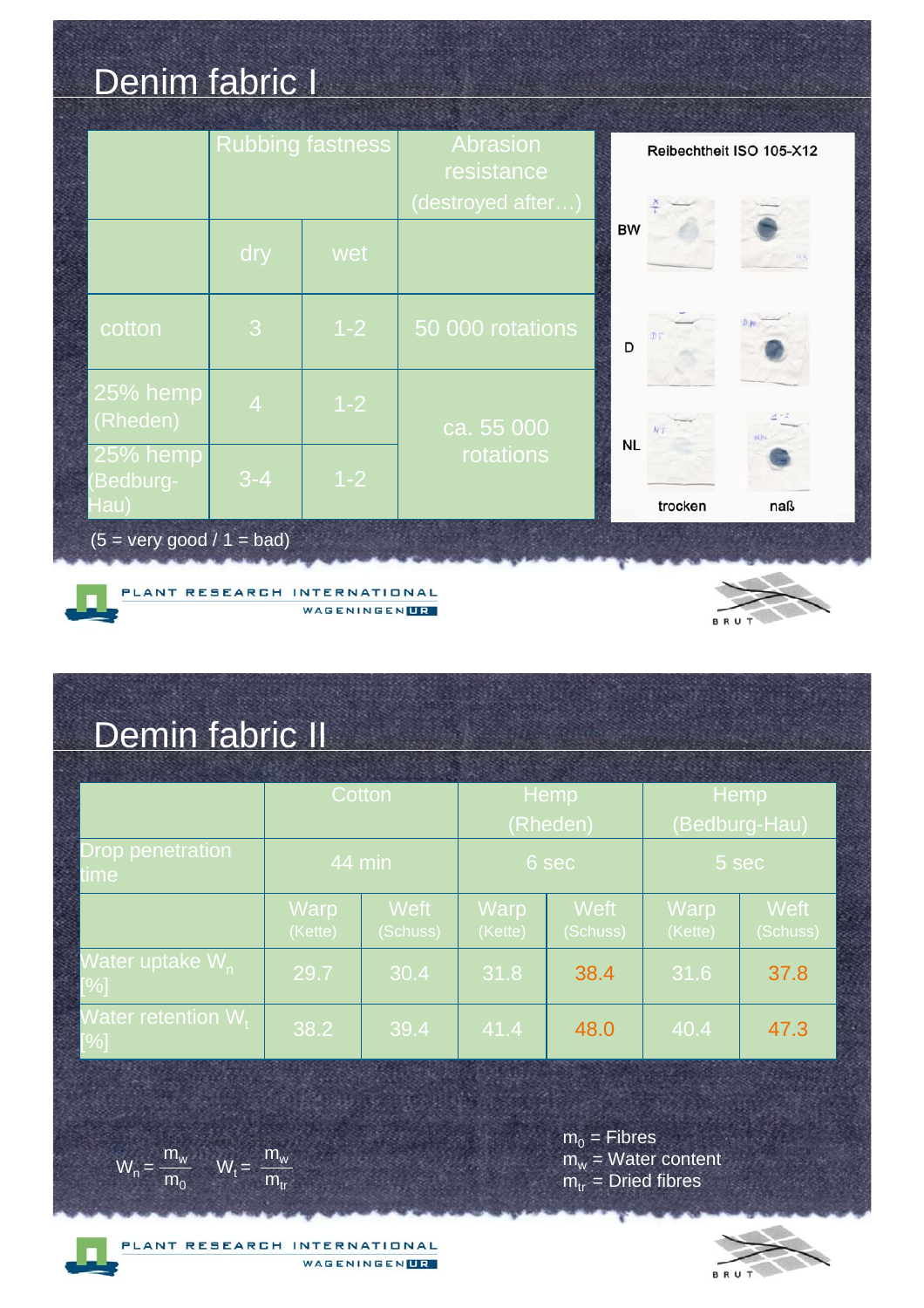



-

#### Sample collection

- Sustainable
- Lifestyle
- 'Made in Germany'

Business plan

-

- **develop STEX plant**
- Investors
- -Secure fibre supply









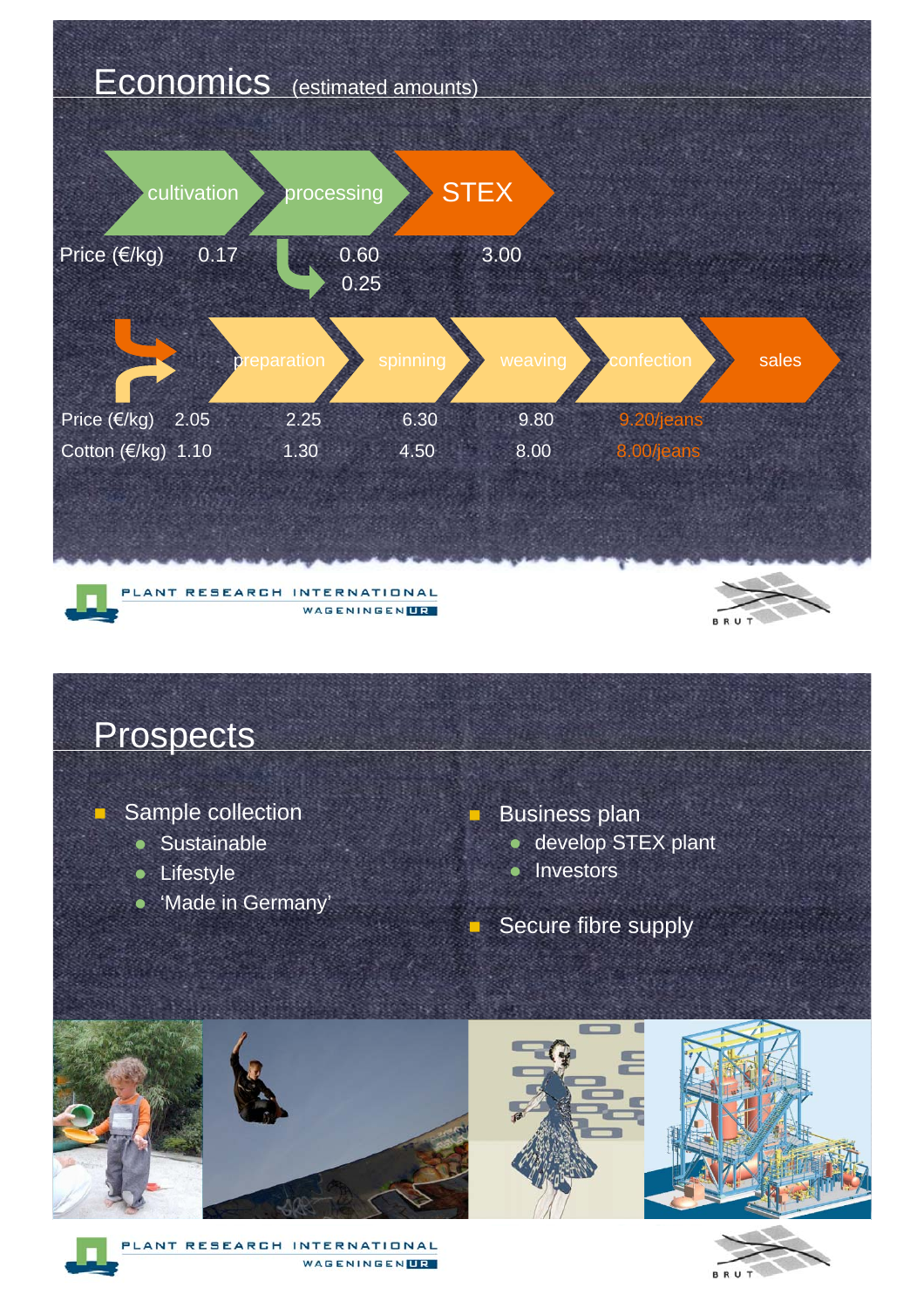

### **Acknowledgements**

- **All project partners**
- **Rudolf Röhrl / Erwin Reijngoudt BRUT, Kleve**
- **Dr. Thomas Bahners · DTNW, Krefeld**

**Financial support**